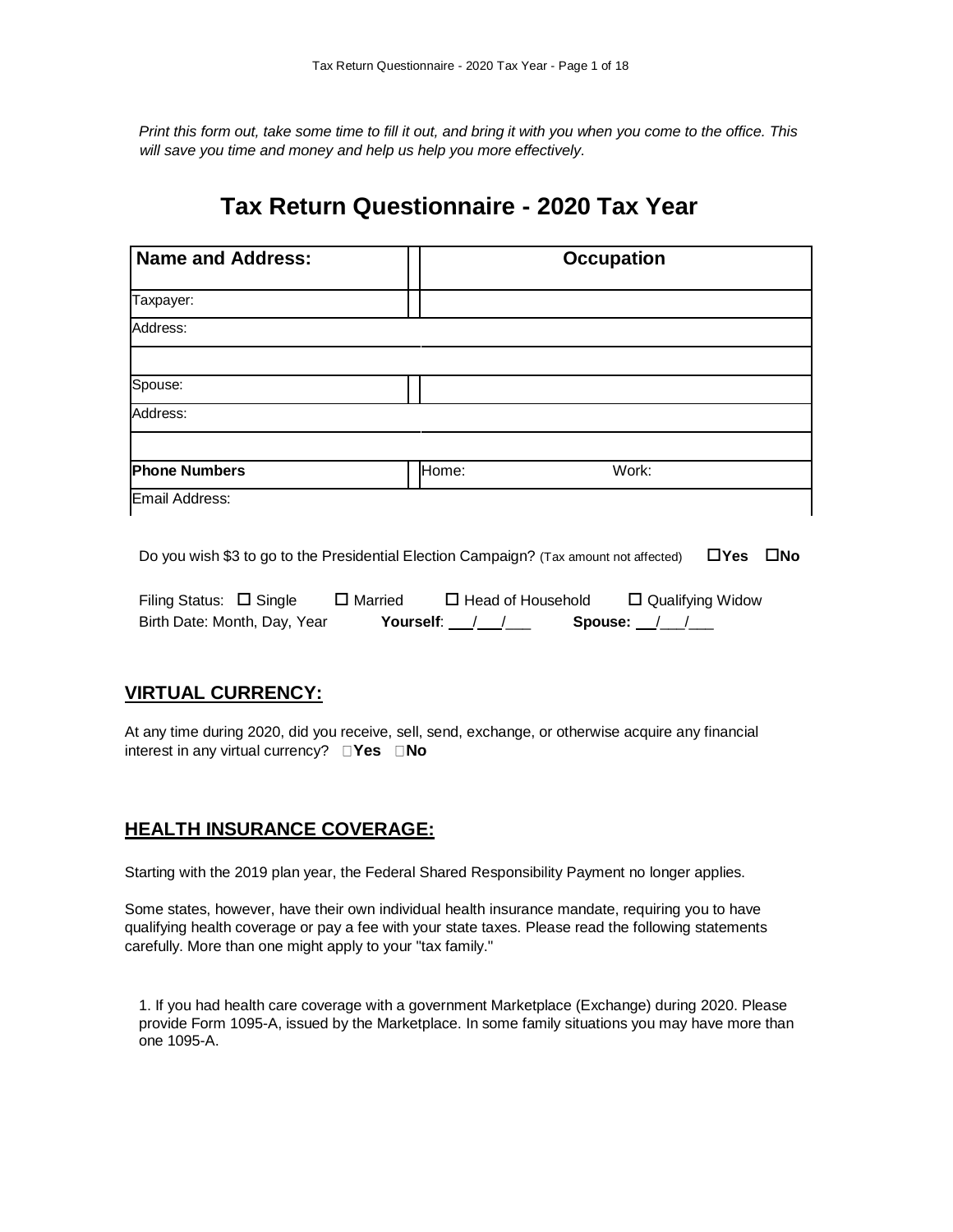2. If you are claiming someone on your return who was included on another taxpayer's policy with a Marketplace. If so, then you will also need a copy of that taxpayer's 1095-A.

3. If a dependent filed a return for 2020. Provide a copy of the return.

4. If you had compliant health insurance through an employer plan, private policy or with a government plan and provide Form 1095-B, 1095-C or other proof of insurance document.

5. If you were issued a hardship exemption by the Marketplace (Exchange). Provide all applicable exemption certificate numbers issued for each member of your family.

6. Complete the information below if you or any individual included in your "tax family" did NOT have insurance coverage for any month of 2020.

Please indicate any months that a member of your "tax family" was **NOT** insured.

Name: Jan Feb Mar Apr May Jun Jul Aug Sep Oct Nov Dec

Name: Jan Feb Mar Apr May Jun Jul Aug Sep Oct Nov Dec

Name: \_\_\_\_\_ Jan Feb Mar Apr May Jun Jul Aug Sep Oct Nov Dec

Name: Jan Feb Mar Apr May Jun Jul Aug Sep Oct Nov Dec

#### **DEPENDENTS:**

| Name (First, Initial, Last) | <b>Income</b><br>Over<br>\$2,200?<br>(Y/N) | Date of<br><b>Birth</b> | Relationship | <b>Months</b><br><b>Lived in</b><br>Home |
|-----------------------------|--------------------------------------------|-------------------------|--------------|------------------------------------------|
|                             |                                            |                         |              |                                          |
|                             |                                            |                         |              |                                          |
|                             |                                            |                         |              |                                          |
|                             |                                            |                         |              |                                          |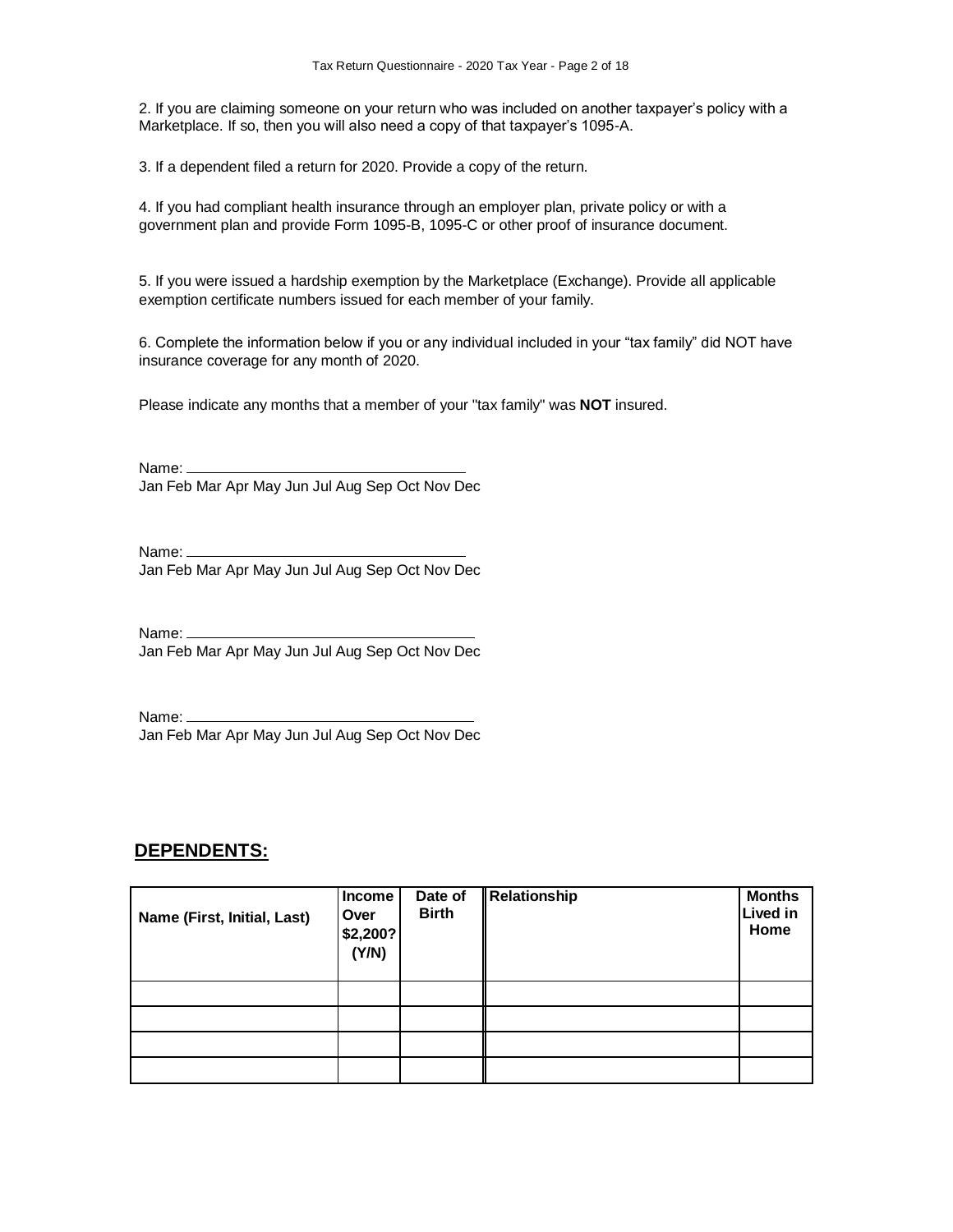# **INCOME:**

# **1. Wages and Salaries (Attach W-2's)**

| Name of Payer | <b>Gross</b><br><b>Wages</b><br>(Withheld) | Soc. Sec.<br>(withheld) | <b>Medicare</b><br>(withheld) | Federal<br><b>Income Tax</b><br>(withheld) | <b>State</b><br><b>Income</b><br>Tax<br>(withheld) |
|---------------|--------------------------------------------|-------------------------|-------------------------------|--------------------------------------------|----------------------------------------------------|
|               |                                            |                         |                               |                                            |                                                    |
|               |                                            |                         |                               |                                            |                                                    |
|               |                                            |                         |                               |                                            |                                                    |
|               |                                            |                         |                               |                                            |                                                    |
|               |                                            |                         |                               |                                            |                                                    |

# **2. Interest Income (Attach 1099's)** *(List and identify as non-taxable Interest Income)*

| Name and Address of Payer | Amount | Name and Address of Payer | <b>Amount</b> |
|---------------------------|--------|---------------------------|---------------|
|                           |        |                           |               |
|                           |        |                           |               |
|                           |        |                           |               |
|                           |        |                           |               |
|                           |        |                           |               |
|                           |        |                           |               |

# **3. If you received any interest from a "Seller Financed" mortgage:**

| Name and Address of Payor | <b>Amount</b> |
|---------------------------|---------------|
|                           |               |
|                           |               |
|                           |               |
|                           |               |

# **4. Dividend Income (Attach 1099's)**

| <b>Name of Payor</b> | <b>Amount</b> | <b>Name of Payer</b> | <b>Amount</b> |
|----------------------|---------------|----------------------|---------------|
|                      |               |                      |               |
|                      |               |                      |               |
|                      |               |                      |               |
|                      |               |                      |               |
|                      |               |                      |               |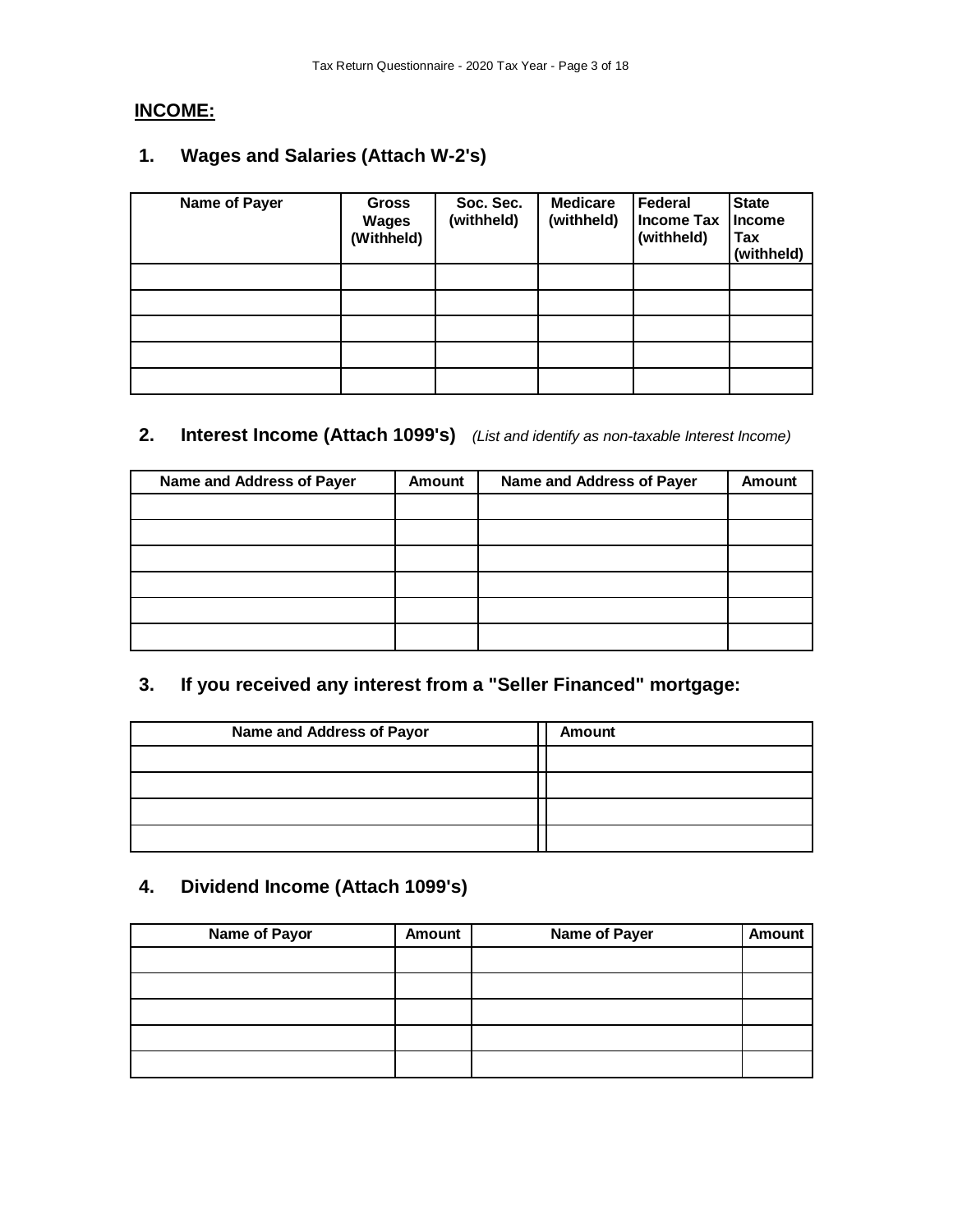## **5. Capital Gains and Losses:**

| <b>Investment</b> | <b>Date</b><br><b>Acquired</b> | <b>Cost or Other</b><br><b>Basis</b> | <b>Date Sold</b> | <b>Net Sale</b><br><b>Proceeds</b> |
|-------------------|--------------------------------|--------------------------------------|------------------|------------------------------------|
|                   |                                |                                      |                  |                                    |
|                   |                                |                                      |                  |                                    |
|                   |                                |                                      |                  |                                    |
|                   |                                |                                      |                  |                                    |
|                   |                                |                                      |                  |                                    |
|                   |                                |                                      |                  |                                    |
|                   |                                |                                      |                  |                                    |

**6. Other Gains and Losses:** *(Include details of dispositions of any business/rental/farm assets)*

| Investment | Date<br>Acquired | Cost/Other<br><b>Basis</b> | <b>Date Sold</b> | Sale<br>Proceeds |
|------------|------------------|----------------------------|------------------|------------------|
|            |                  |                            |                  |                  |
|            |                  |                            |                  |                  |
|            |                  |                            |                  |                  |
|            |                  |                            |                  |                  |
|            |                  |                            |                  |                  |

# **7. Pensions, IRA Distributions, Annuities, and Rollovers**

Total Received... ................................................................................................................

Taxable Amount (Attach all 1099's or other related papers)**...............................................** 

| 8.  | Rents/Royalties, Partnerships, S Corporations, Estates, Trusts                                                                                       |  |  |  |  |
|-----|------------------------------------------------------------------------------------------------------------------------------------------------------|--|--|--|--|
|     | (Attach K-1's for all Partnerships/S Corporations/Fiduciaries)<br>(Attach separate schedule(s) showing receipts & expenses for each rental property) |  |  |  |  |
| 9.  |                                                                                                                                                      |  |  |  |  |
| 10. | Social Security Benefits Received (Attach annual statement)                                                                                          |  |  |  |  |
| 11. |                                                                                                                                                      |  |  |  |  |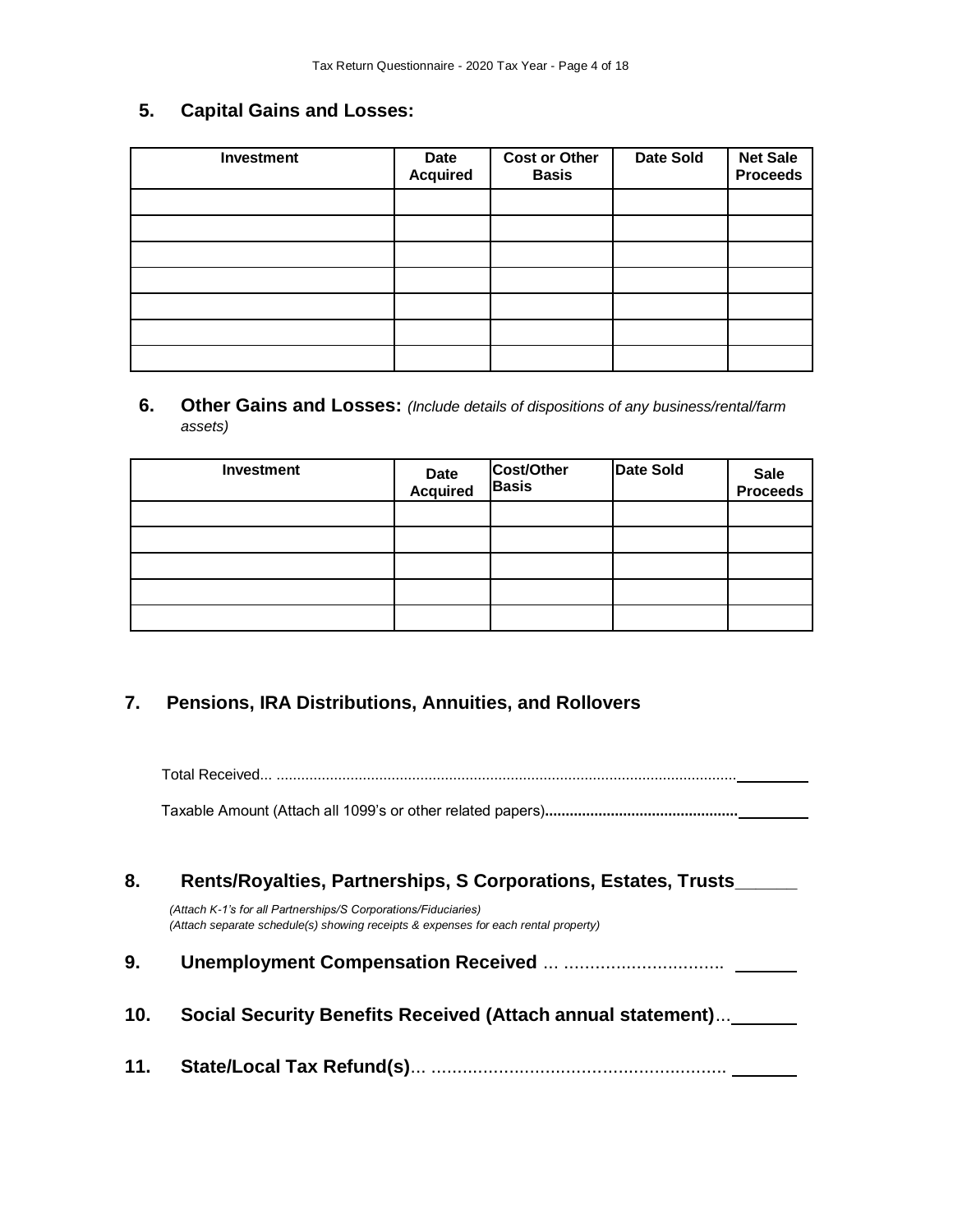#### **12. Other Income:**

| <b>Description</b> | <b>Amount</b> |
|--------------------|---------------|
|                    |               |
|                    |               |

#### **CREDITS:**

#### **Child and Dependent Care:**

(1) Number of Qualifying Individuals.................................................**\_\_\_\_\_\_\_**

(2) Name, address and identification number of each provider:

| <b>Name</b> | <b>Address:</b> | <b>Amount Paid</b> |
|-------------|-----------------|--------------------|
|             |                 |                    |
|             |                 |                    |

If payments were made to an individual, were the services performed in your **home?** □**Yes** □**No** 

If "Yes," have payroll reports been filed? □Yes □No

#### **Expenses incurred in connection with adoption.**

"Special Needs" child **Yes No** 

**Tuition & Fees paid for higher education** *(American Opportunity & Lifetime Learning Credits)...*

**Foreign Tax Credits**......................................................................**\_\_\_\_\_\_\_**

Attach detail of type foreign tax, country, and whether "withheld" or paid direct.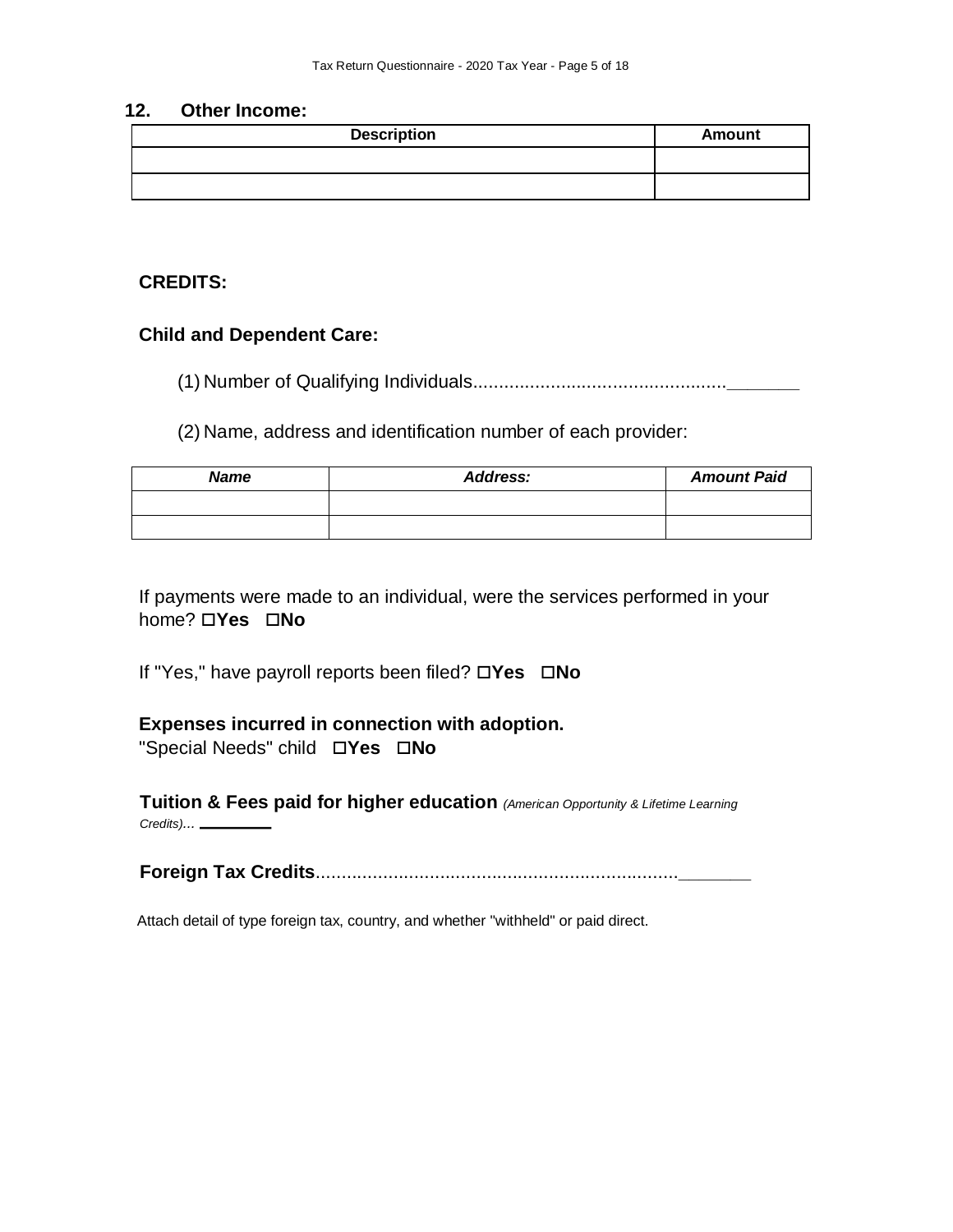#### **2020 Estimated Tax Payments**

| Federal | <b>Amount</b> | <b>State</b> | Amount |
|---------|---------------|--------------|--------|
|         |               |              |        |

# **Other Payments: (Enter Advanced Child Credit Payment Here)**

| <b>Date</b> | Amount | <b>Date</b> | <b>Amount</b> |
|-------------|--------|-------------|---------------|
|             |        |             |               |
|             |        |             |               |
|             |        |             |               |
|             |        |             |               |

Other payments or credits - Attach schedule and explain... .......................................... ...

# **ITEMIZED DEDUCTIONS:**

| <b>Medical and Dental</b>                                                                                                                                                                                                  | Amount |
|----------------------------------------------------------------------------------------------------------------------------------------------------------------------------------------------------------------------------|--------|
| 1. Out of pocket costs for prescription medicines, drugs, insulin,<br>doctors, dentists, nurses, and medical and dental insurance premiums<br>(including Medicare B) paid in 2020 (reduce any insurance<br>reimbursements) |        |
| 2. Transportation and lodging incurred to obtain medical care                                                                                                                                                              |        |
| 3. Other - hearing aids, eyeglasses, medical devices, etc.                                                                                                                                                                 |        |
|                                                                                                                                                                                                                            |        |
|                                                                                                                                                                                                                            |        |

# **Taxes Paid in 2020 Amount Amount Amount**

| 1. State and local income taxes not listed elsewhere                  |  |
|-----------------------------------------------------------------------|--|
| 2. Real estate taxes not listed elsewhere                             |  |
| 3. Personal property taxes (includes owners tax on auto registration) |  |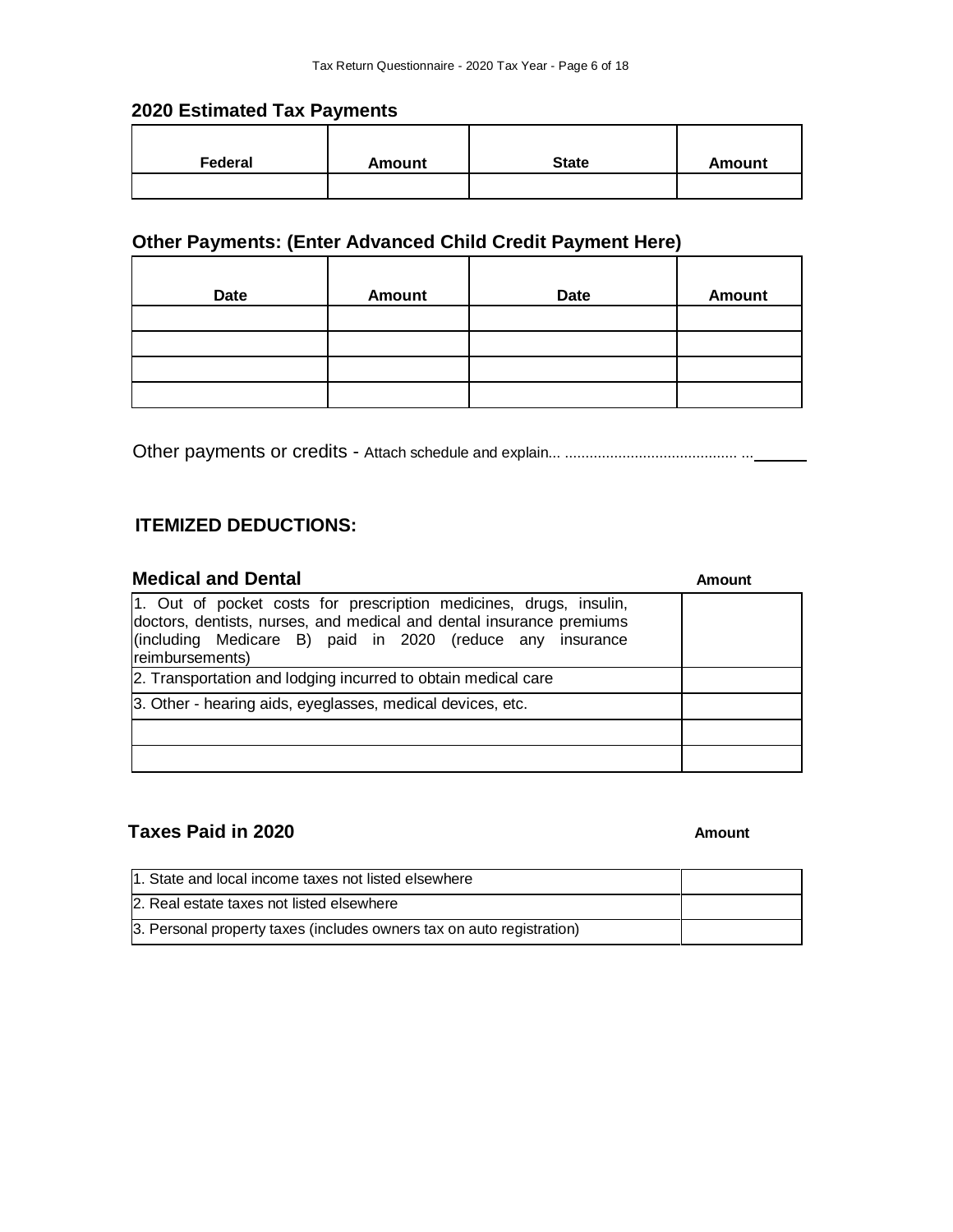#### **Interest Paid in 2020 Amount Amount**

| 1. Home mortgage interest paid to financial institutions       |  |
|----------------------------------------------------------------|--|
| 2. Home mortgage interest paid to individuals                  |  |
| Name:                                                          |  |
| Address:                                                       |  |
| 3. Points paid on [ ] purchase [ ] refinance (include details) |  |
| 4. Investment Interest                                         |  |
| 5. Student Loan Interest                                       |  |

#### **Automobile Use in 2020**

To deduct mileage for auto expenses on a tax return, a log must be kept which details mileage driven for business purposes. This log, or something which keeps track of mileage, would be needed to justify the write off for the expense in the event of an audit.

#### **Car #1**

| Make                                                                                |  |  |
|-------------------------------------------------------------------------------------|--|--|
| Model                                                                               |  |  |
| Year                                                                                |  |  |
| If the vehicle is being used by the owner, please provide the following information |  |  |
| Date of Purchase                                                                    |  |  |
| <b>Purchase Price</b>                                                               |  |  |

# **For Period of Jan. 1, 2020 to Dec. 31, 2020 Amount**

| <b>Business Mileage</b>                                              |  |
|----------------------------------------------------------------------|--|
| Moving Mileage – only members of the Armed Forces on active duty who |  |
| moved because of a permanent change of station                       |  |
| Charitable Mileage                                                   |  |
| <b>Total Mileage</b>                                                 |  |

#### **Car #2**

| Make                                                                                |  |  |
|-------------------------------------------------------------------------------------|--|--|
| Model                                                                               |  |  |
| Year                                                                                |  |  |
| If the vehicle is being used by the owner, please provide the following information |  |  |
| Date of Purchase                                                                    |  |  |
| <b>Purchase Price</b>                                                               |  |  |

\*Commuting mileage must not be added to business mileage.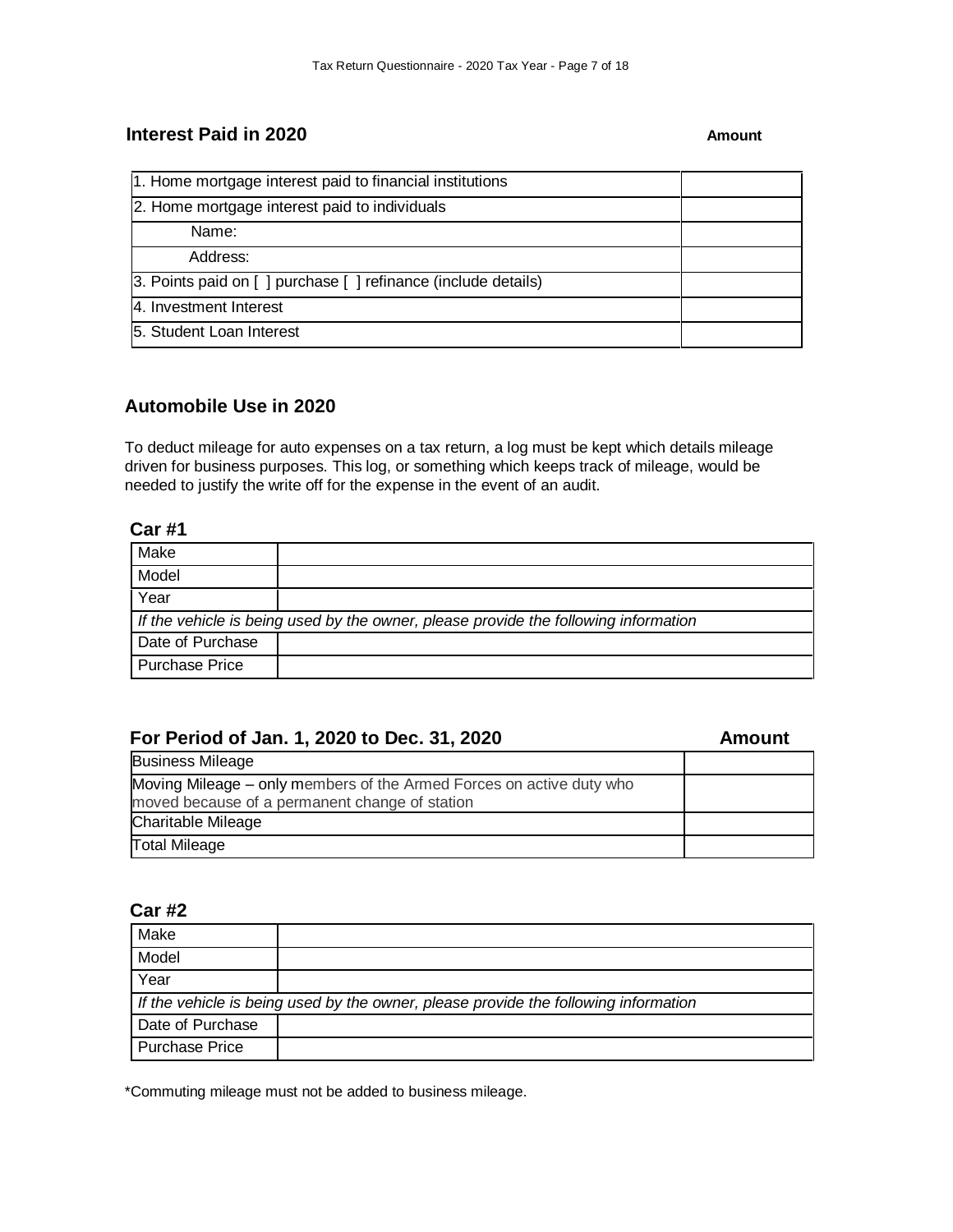| For Period of Jan. 1, 2020 to Dec. 31, 2020                                                                            | Amount |
|------------------------------------------------------------------------------------------------------------------------|--------|
| <b>Business Mileage</b>                                                                                                |        |
| Moving Mileage – only members of the Armed Forces on active duty who<br>moved because of a permanent change of station |        |
| <b>Charitable Mileage</b>                                                                                              |        |
| <b>Total Mileage</b>                                                                                                   |        |

#### **Contributions:** *(Written documentation is required for all gifts of \$250 or more)* **Amount**

| 1. Cash - Less than \$3,000 paid to any one organization                       |  |
|--------------------------------------------------------------------------------|--|
| 2. Cash - \$3,000 or more to any one organization -- show name of organization |  |
|                                                                                |  |
|                                                                                |  |
|                                                                                |  |
|                                                                                |  |
|                                                                                |  |
| 3. Other than cash - Attach details                                            |  |

# **Casualty and Theft Losses -** Attach Details...................................................

# **Miscellaneous Deductions:** Eliminated for tax years 2018 through 2025 due to tax reform.

| Employee business expenses - attach details | Amount           |
|---------------------------------------------|------------------|
| Reimbursed                                  | 0                |
| Not Reimbursed                              | $\theta$         |
| Job hunting expenses (list)                 | $\theta$         |
| <b>Other Expenses</b>                       | $\theta$         |
| <b>Tax Preparation</b>                      | $\theta$         |
| <b>Union Dues</b>                           | $\theta$         |
| <b>Business Publications</b>                | $\theta$         |
| <b>Professional Dues/Fees</b>               | $\theta$         |
| Safety Deposit Box Rental                   | $\theta$         |
| Small Tools used in your trade or business  | $\theta$         |
| <b>Business telephone</b>                   | $\theta$         |
| Uniforms & Cleaning                         | $\Omega$         |
| <b>IRA Custodial fees</b>                   | $\boldsymbol{0}$ |
| <b>Investment Expenses</b>                  | $\theta$         |
| Education Expenses (attach details)         | $\Omega$         |
| <b>Business Entertainment</b>               | $\boldsymbol{0}$ |
| Other Miscellaneous deductions              | $\theta$         |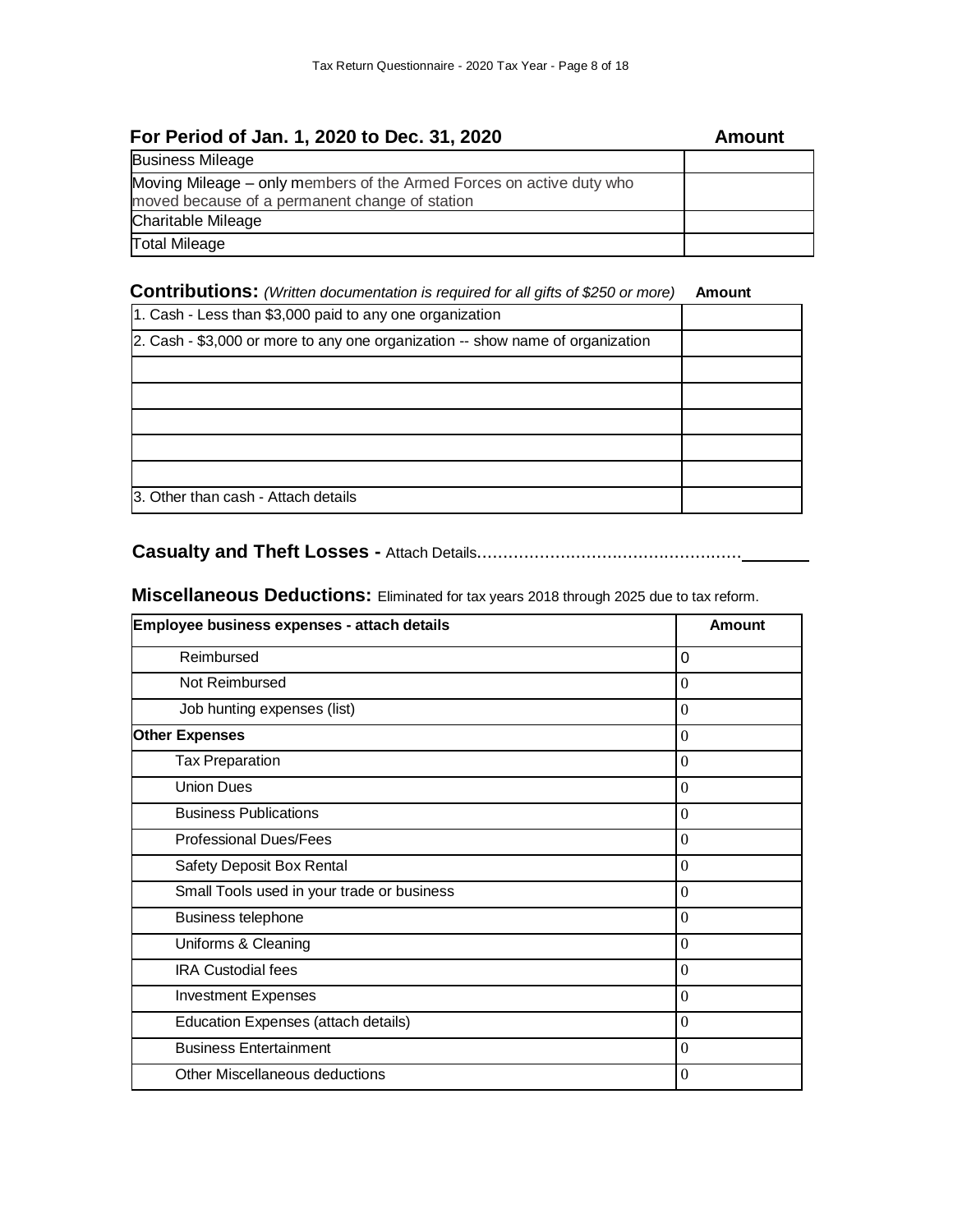#### **Adjustments to Income:**

|                                             | Maximize?                   | <b>Amount</b> |
|---------------------------------------------|-----------------------------|---------------|
| 1. Your IRA deduction                       | $\Box Y$ es<br>$\square$ No |               |
| 2. Spouse's IRA deduction                   | $\square$ No<br>$\Box Y$ es |               |
| 3. Keogh SEP deduction                      | $\Box Y$ es<br>$\square$ No |               |
| 4. Penalty for early withdrawal of savings. |                             |               |
| 5. Alimony paid - List name                 |                             |               |
| 6. Self-employed health insurance premiums  |                             |               |

#### **Did anyone in your family receive a scholarship of any kind during 2020?**

If yes, please supply details. **Yes No** *(This includes athletic scholarships)*

**If you have added or disposed of any fixed assets used in trade or business or rental or farm activities, please provide the following:** 

Addition: Description, Date acquired, cost (& trade-in, if any)

Dispositions: Description, Date of disposition, amount realized

*Note: If we did not prepare your 2019 return, please provide the date acquired, cost, depreciation method used, and accumulated depreciation.*

# **If we have not previously prepared your return - please provide a copy of your 2017, 2018, 2019 tax returns.**

**Did you settle any notices or settle any tax examinations concerning your prior tax years' returns?** □ Yes □ No (If yes, please provide copy of notices, settlement reports, etc.)

## **Did you receive any payments from a pension or profit sharing plan?**

**Yes No** (If yes, provide pertinent information or statements from the plan.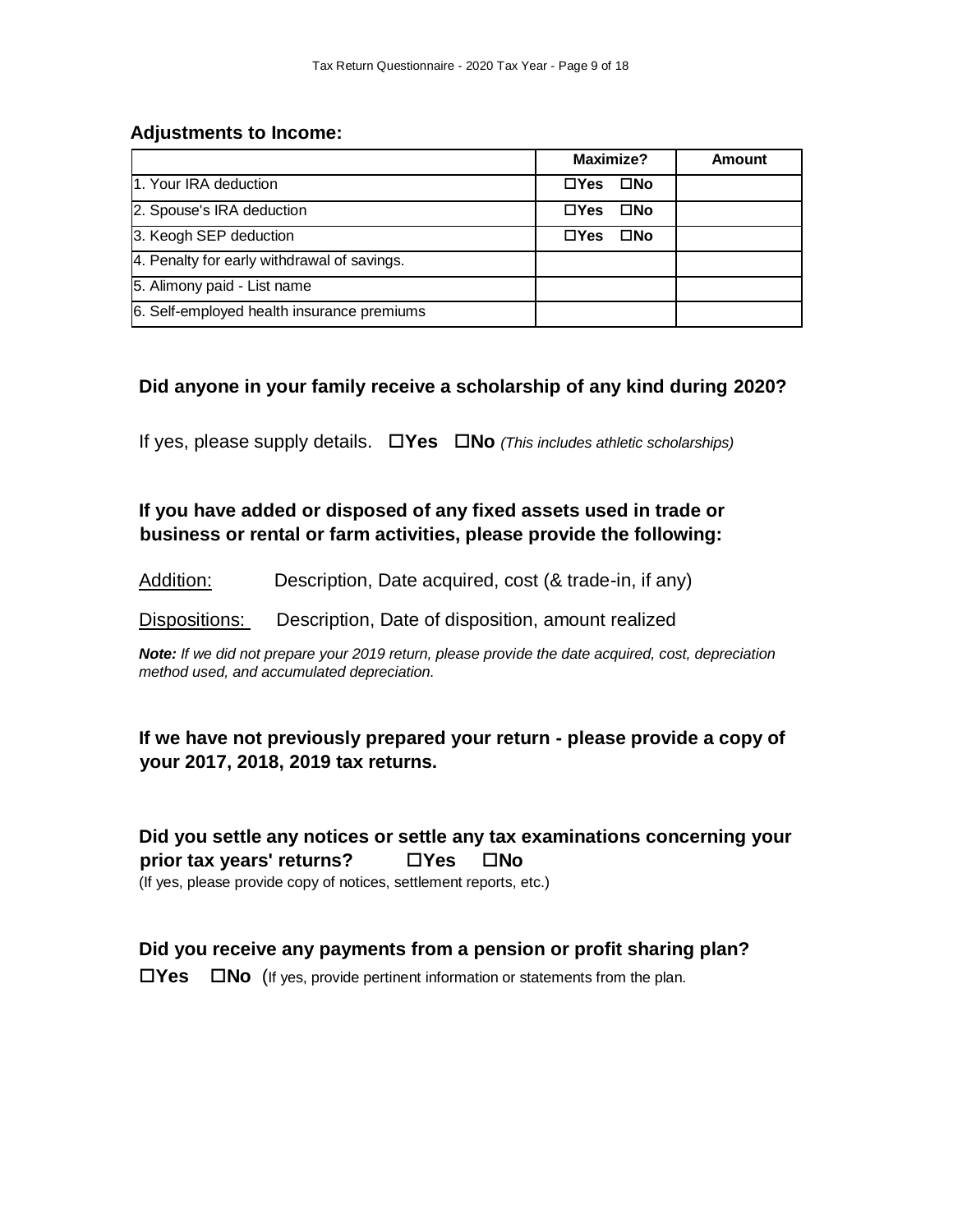#### **Did you sell your primary residence during 2020? □ Yes □ No**

If "Yes," provide a copy of the closing statements of the sale and a copy of the closing statement at the time of your purchase, details of any capital improvements you made during the time you owned the property, and any expenses of sale incurred by you. If you have purchased a replacement property indicate cost and date acquired. If you have previously sold a residence, provide a copy of form 2119 from your tax return for the year of sale.

#### **Did you change your state residency during 2020? □ Yes □ No**

If "Yes" *AND* you were a member of the Armed Forces on active duty who moved because of a permanent change of station, please provide the following:

| Previous address: |       |
|-------------------|-------|
| Date of move:     |       |
| Distance:         | miles |
| Costs of move:    |       |
| (describe)        |       |

#### **If you would like your tax refund (if any) deposited directly into your bank:**

| <b>Account Type:</b> | <b>Your Account Number:</b> | <b>Bank Routing Number:</b> |
|----------------------|-----------------------------|-----------------------------|
|                      |                             |                             |
| Checking [ ] Savings |                             |                             |

## **For the year 2020: (Provide details for any "Yes" response)**

| Did your principle residence (and second residence, if any) loan(s) exceed the fair market value of             |     |
|-----------------------------------------------------------------------------------------------------------------|-----|
| Do you have a balance borrowed against a home (equity line of credit) in excess of \$100,000, or                |     |
|                                                                                                                 |     |
| Did you purchase, sell, or own any bonds you paid more or less than the face amount? $\square$ Yes $\square$ No |     |
|                                                                                                                 | ⊟No |
| Did you or your spouse make any gifts in excess of \$15,000 to any one donee? $\square$ Yes $\square$ No        |     |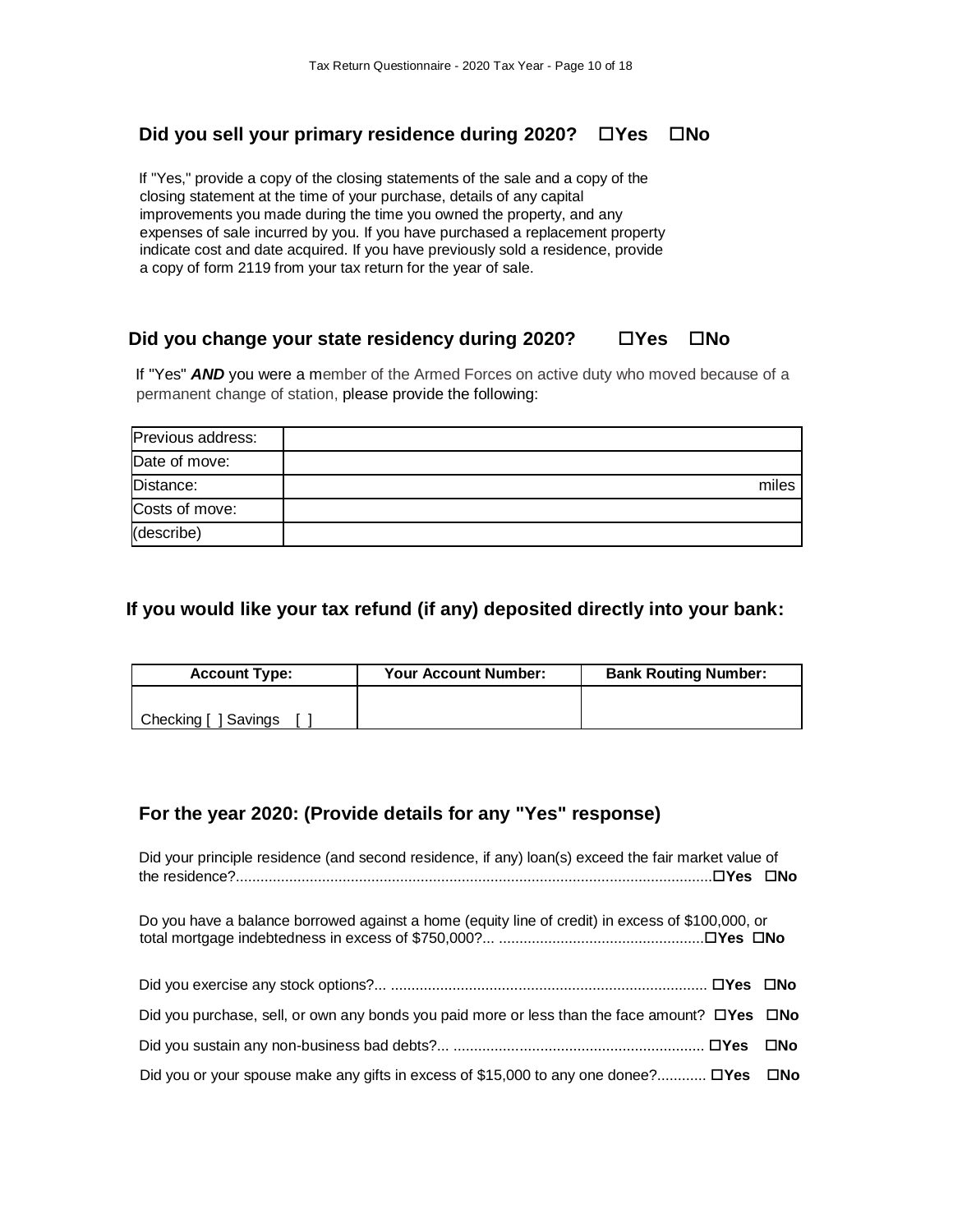| Were you the recipient of, or did you make a "below-market" or "interest-free" loan? $\Box$ Yes $\Box$ No |  |
|-----------------------------------------------------------------------------------------------------------|--|
| Do you have a child under the age of 18 as of December 31, 2020 who has earned an income                  |  |
|                                                                                                           |  |

If "Yes", provide (1) fair market value or capitalized cost of the car on the 1st day of the lease or rental agreement, (2) tern of the lease, (3) number of payments made, (4) number of days the car was leased in 2020, (5) percentage of business use, (6) business or work the car was used in, (7) amount of expenses reported by you to your employer on Form W2.

# **Rental & Royalty Income and Expense**

| Property Type:<br>Location:       | $\Box$ Residential                                                                                |   | Commercial |              |      |            |    |
|-----------------------------------|---------------------------------------------------------------------------------------------------|---|------------|--------------|------|------------|----|
|                                   |                                                                                                   |   |            |              |      |            |    |
| If Vacation Home:                 |                                                                                                   |   |            |              |      |            |    |
| Number of days rented             |                                                                                                   |   |            |              |      |            |    |
| Number of days used personally    |                                                                                                   |   |            |              |      |            |    |
| Property is owned by:             | $\sqcup$ Taxpayer                                                                                 | ப | Spouse     | $\Box$ Joint |      |            |    |
| Percentage ownership of not 100%: | (Please indicate if income and expenses below are listed at 100% or your percentage.)             |   |            | ℅            |      |            |    |
|                                   | If yes, what percentage did you occupy as a tenant?<br>$\Box$ Check if rented to a related party. |   |            |              | $\%$ | $\Box$ Yes | NΩ |
| <b>Explain Relation:</b>          |                                                                                                   |   |            |              |      |            |    |

| <b>Income</b>               | <b>Amount</b> |                     |        |
|-----------------------------|---------------|---------------------|--------|
| 1. Rental income.           |               |                     |        |
| 2. Royalties received       |               |                     |        |
| <b>Expenses</b>             | <b>Amount</b> |                     | Amount |
| 1. Advertising              |               | 16. Property taxes  |        |
| 2. Association dues         |               | 17. Utilities       |        |
| 3. Auto miles driven        |               | Other (description) |        |
| 4. Travel                   |               | 18a.                |        |
| 5. Cleaning and Maintenance |               | 18b.                |        |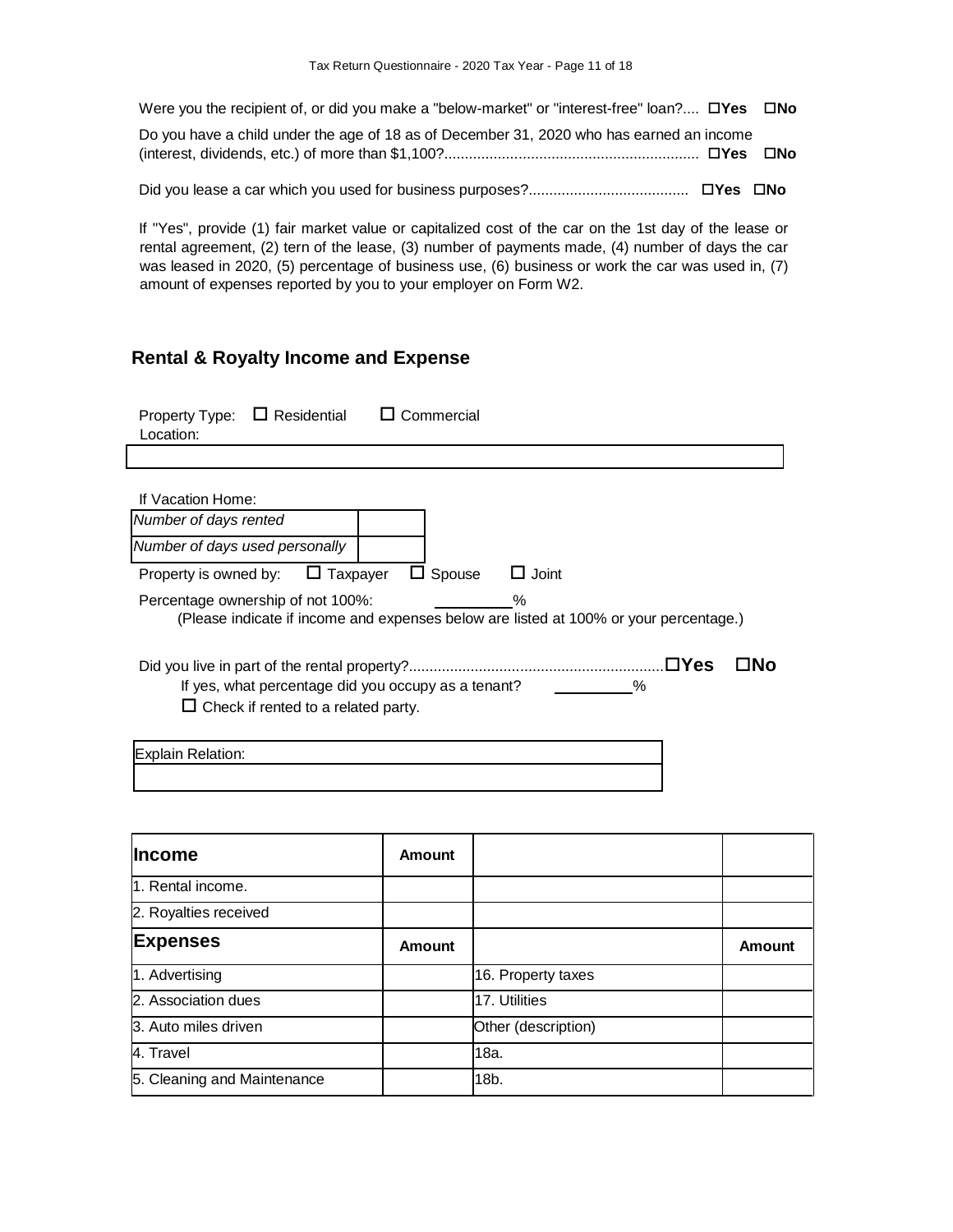| 6. Commissions                       | 18c. |  |
|--------------------------------------|------|--|
| 7. Insurance                         | 18d. |  |
| 8. Legal and professional fees       | 18e. |  |
| 9. Allocated tax preparation fees    | 18f. |  |
| 10. Licenses and permits             | 18g. |  |
| 11. Management fees                  | 18h. |  |
| 12. Mortgage interest -- (Form 1098) | 18i. |  |
| 13. Other interest                   | 18j. |  |
| 14. Repairs                          | 18k. |  |
| 15. Supplies                         | 18I. |  |

# **Depreciation:**

| <b>Property</b> | <b>Date</b><br><b>Acquired</b> | <b>Cost or Other</b><br><b>Basis</b> | Depreciation<br><b>Method</b> | <b>Prior</b><br>Depreciation |
|-----------------|--------------------------------|--------------------------------------|-------------------------------|------------------------------|
|                 |                                |                                      |                               |                              |
|                 |                                |                                      |                               |                              |
|                 |                                |                                      |                               |                              |
|                 |                                |                                      |                               |                              |
|                 |                                |                                      |                               |                              |
|                 |                                |                                      |                               |                              |

# **Business Income & Expenses (Sole Proprietorship)**

| Principle business or profession:                                    |       |                      |              |            |
|----------------------------------------------------------------------|-------|----------------------|--------------|------------|
| Business name:                                                       |       |                      |              |            |
| Employer ID number                                                   |       |                      |              |            |
| Business address:                                                    |       |                      |              |            |
|                                                                      | State | Zip Code <b>Alla</b> |              |            |
| Business is owned by: $\Box$ Taxpayer                                |       | $\Box$ Spouse        |              |            |
| Accounting Method: $\Box$ Cash                                       |       | $\Box$ Accrual       |              |            |
| Inventory method: $\Box$ Cost $\Box$ Lower cost or market            |       |                      | $\Box$ Other | $\Box$ N/A |
| Did you materially participate in the business? $\Box$ Yes $\Box$ No |       |                      |              |            |
| Check if this is the first year of the business. $\Box$              |       |                      |              |            |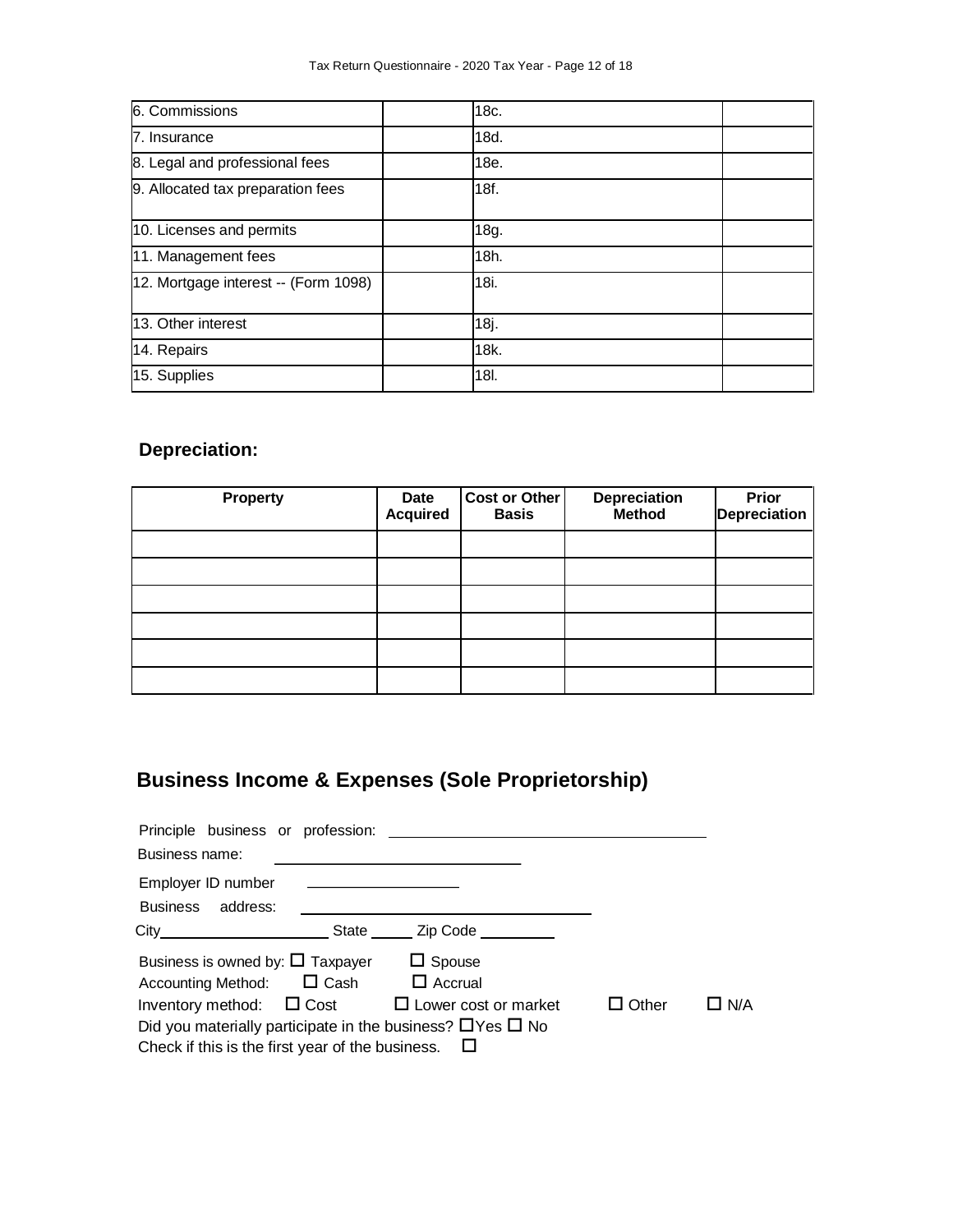| <b>Income</b>              | <b>Amount</b> | <b>Cost of Goods Sold</b>        | Amount |
|----------------------------|---------------|----------------------------------|--------|
| 1. Gross receipts or sales |               | 1. Beginning of year inventory   |        |
| 2. Returns and allowances. |               | 2. Purchases                     |        |
| l3. Other income.          |               | 3. Cost of items used personally |        |
|                            |               | 4. Cost of labor                 |        |
|                            |               | 5. Materials and supplies        |        |
|                            |               | 6. Other costs                   |        |
|                            |               | 7. End of year inventory         |        |

| <b>Expenses</b>                           | <b>Amount</b> | <b>Expenses</b>                         | Amount |
|-------------------------------------------|---------------|-----------------------------------------|--------|
| 1. Advertising                            |               | 21. Other taxes                         |        |
| 2. Bad debts (N/A cash benefits)          |               | 22. Licenses                            |        |
| 3. Commissions and fees                   |               | 23. Travel                              |        |
| 4. Employee benefits                      |               | 24. Meals and entertainment             |        |
| 5. Health insurance                       |               | 25. Utilities                           |        |
| 6. Other insurance                        |               | 26. Wages                               |        |
| 7. Mortgage interest                      |               | 27. Management fees                     |        |
| 8. Other interest                         |               | 28. Consulting expenses                 |        |
| 9. Legal and accounting fees              |               | 29. Payroll service                     |        |
| 10. Allocation of tax preparation<br>fees |               | 30. Employee vehicle expense            |        |
| 11. Office expense                        |               | 31. Employee mileage<br>reimbursement   |        |
| 12. Pension and profit sharing<br>plans   |               | 32. Client gifts (limited to \$25 each) |        |
| 13. Rent, vehicles                        |               | 33. Education and seminars              |        |
| 14. Rent, equipment                       |               | 34. Other: (Description)                |        |
| 15. Rent, building                        |               | 35.                                     |        |
| 16. Repairs & maintenance,<br>building    |               | 36.                                     |        |
| 17. Repairs & maintenance,<br>equipment   |               | 37.                                     |        |
| 18. Repairs & maintenance,<br>vehicles    |               | 38.                                     |        |
| 19. Supplies                              |               | 39.                                     |        |
| 20. Payroll taxes                         |               | 40.                                     |        |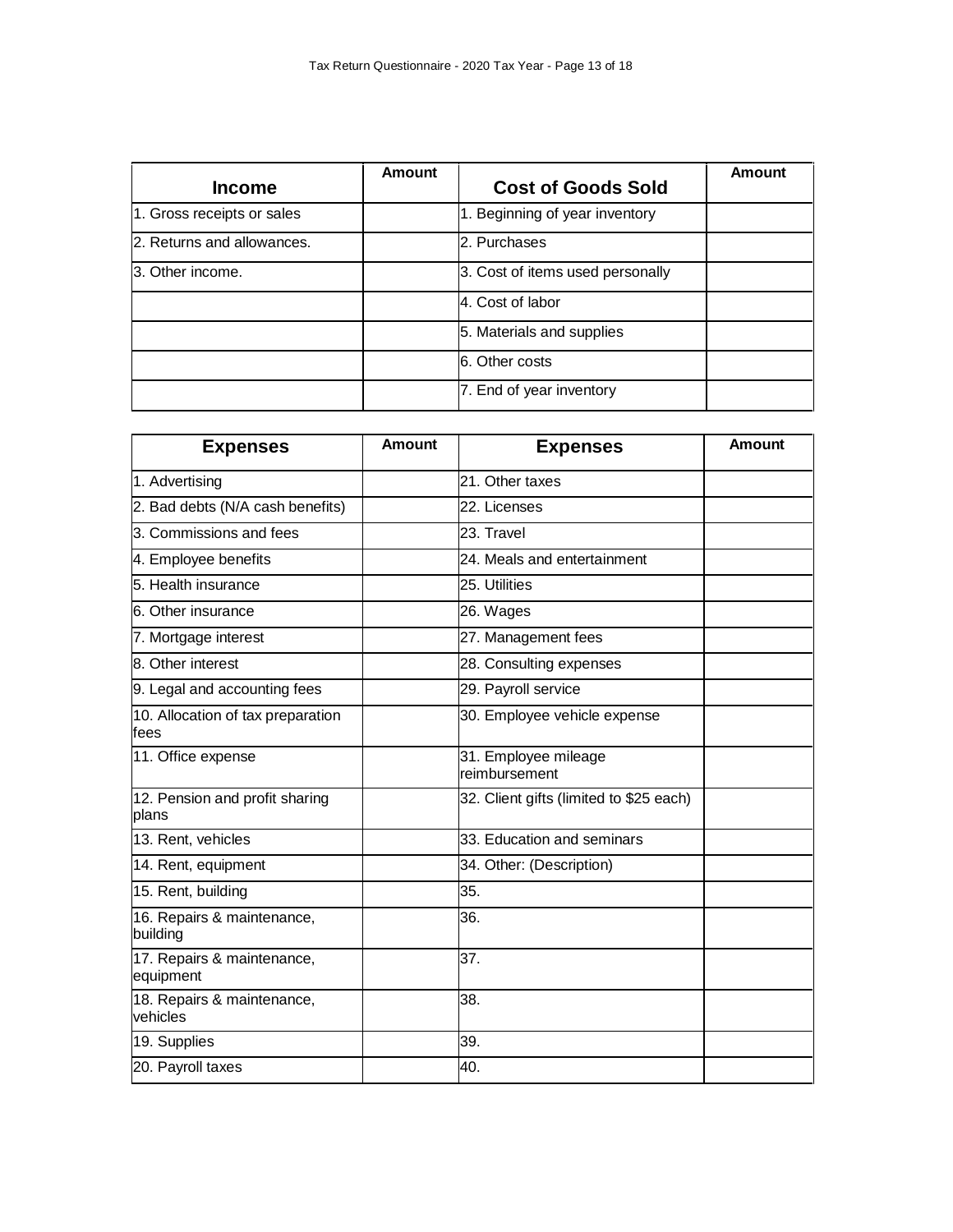#### **Depreciation**

| Property | Date<br>Acquired | Cost or Other<br><b>Basis</b> | <b>Depreciation Method</b> | Prior<br>Depreciation |
|----------|------------------|-------------------------------|----------------------------|-----------------------|
|          |                  |                               |                            |                       |
|          |                  |                               |                            |                       |
|          |                  |                               |                            |                       |
|          |                  |                               |                            |                       |
|          |                  |                               |                            |                       |
|          |                  |                               |                            |                       |

# **Farm Income & Expense**

**Principle Product** 

**Employer ID number** 

| Check if you materially participated in farm operations: | $\Box$ Taxpayer | $\Box$ Spouse |
|----------------------------------------------------------|-----------------|---------------|
|                                                          |                 |               |

| <b>Income</b>                                    | Amount |
|--------------------------------------------------|--------|
| 1. Sales of livestock and other resale items     |        |
| 2. Cost of above.                                |        |
| 3. Sales of livestock, produce, etc. you raised. |        |
| 4. Cooperative distributions (1099-PATR)         |        |
| 5. Cooperative distributions, taxable portion    |        |
| 6. Agricultural program payments                 |        |
| 7. Agricultural program, taxable portion         |        |
| 8. Commodity Credit Corporation Loans            |        |
| 9. Crop insurance loans                          |        |
| 10. Custom hire                                  |        |
| 11. Other:                                       |        |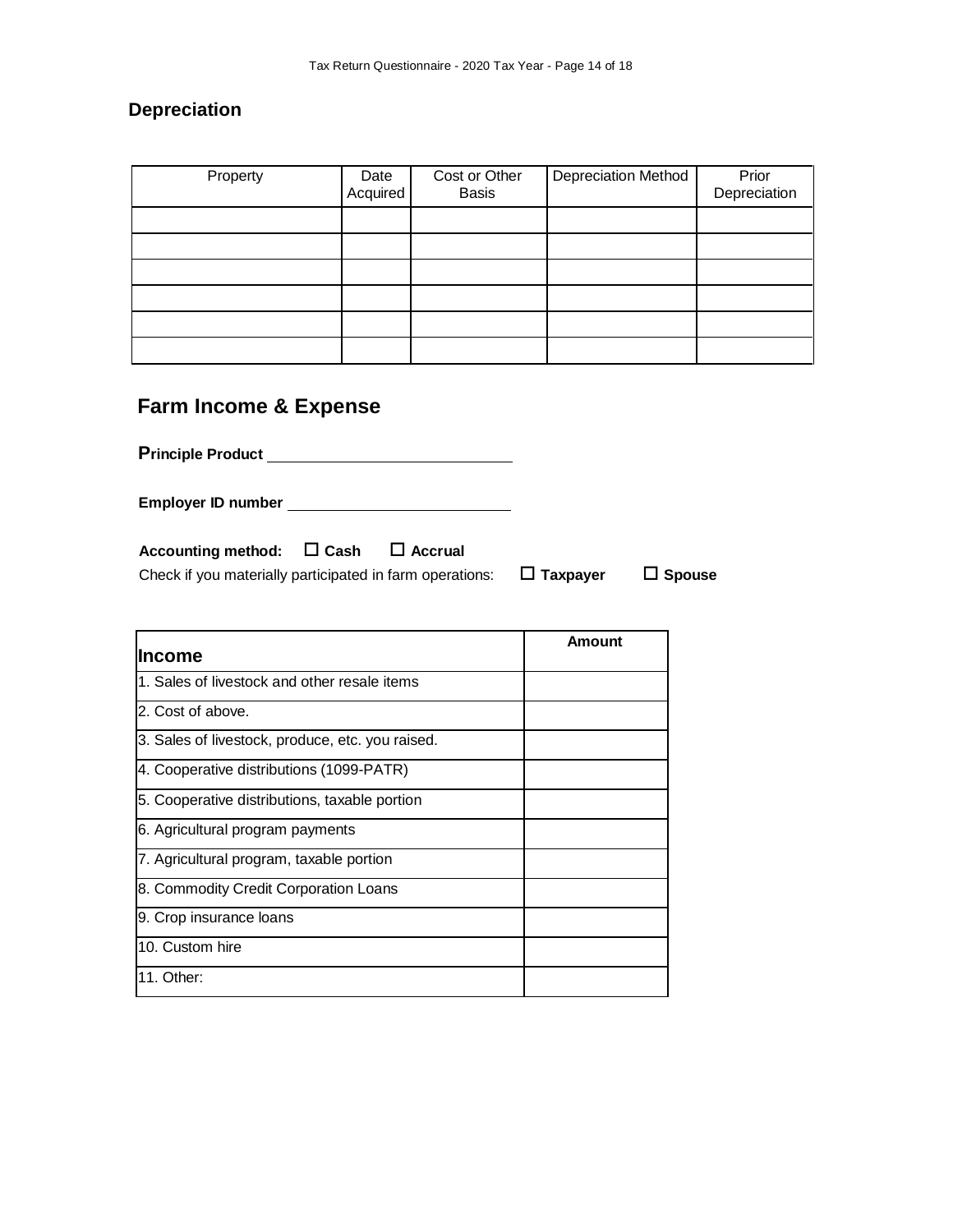| <b>Expenses</b>               | <b>Amount</b> | <b>Expenses</b>                       | <b>Amount</b> |
|-------------------------------|---------------|---------------------------------------|---------------|
| 1. Car and truck expenses     |               | 19. Machinery and equipment<br>rental |               |
| 2. Chemicals                  |               | 20. Land rental                       |               |
| 3. Conservation expense       |               | 21. Other                             |               |
| 4. Custom hire (machine work) |               | 22. Repairs and maintenance           |               |
| 5. Employee benefit programs  |               | 23. Seeds & plants purchased          |               |
| 6. Employee health insurance  |               | 24. Storage and warehousing           |               |
| 7. Feed purchased             |               | 25. Supplies purchased                |               |
| 8. Fertilizers and lime       |               | 26. Payroll taxes                     |               |
| 9. Freight and trucking       |               | 27. Other taxes                       |               |
| 10. Gasoline, fuel, and oil   |               | 28. Utilities                         |               |

| 11. Other insurance                   | 29. Veterinary, breeding, &<br>medicine |  |
|---------------------------------------|-----------------------------------------|--|
| 12. Mortgage interest                 | 30. Other:                              |  |
| 13. Other interest                    | 31.                                     |  |
| 14. Labor hired                       | 32.                                     |  |
| 15. Legal and professional<br>fees    | 33.                                     |  |
| 16. Allocated tax preparation<br>fees | 34.                                     |  |
| 17. Pension and profit share<br>plans | 35.                                     |  |
| 18. Vehicle rental                    | 36.                                     |  |

# **Depreciation**

| Property | Date<br>Acquired | Cost or Other<br><b>Basis</b> | Depreciation Method | Prior<br>Depreciation |
|----------|------------------|-------------------------------|---------------------|-----------------------|
|          |                  |                               |                     |                       |
|          |                  |                               |                     |                       |
|          |                  |                               |                     |                       |
|          |                  |                               |                     |                       |
|          |                  |                               |                     |                       |
|          |                  |                               |                     |                       |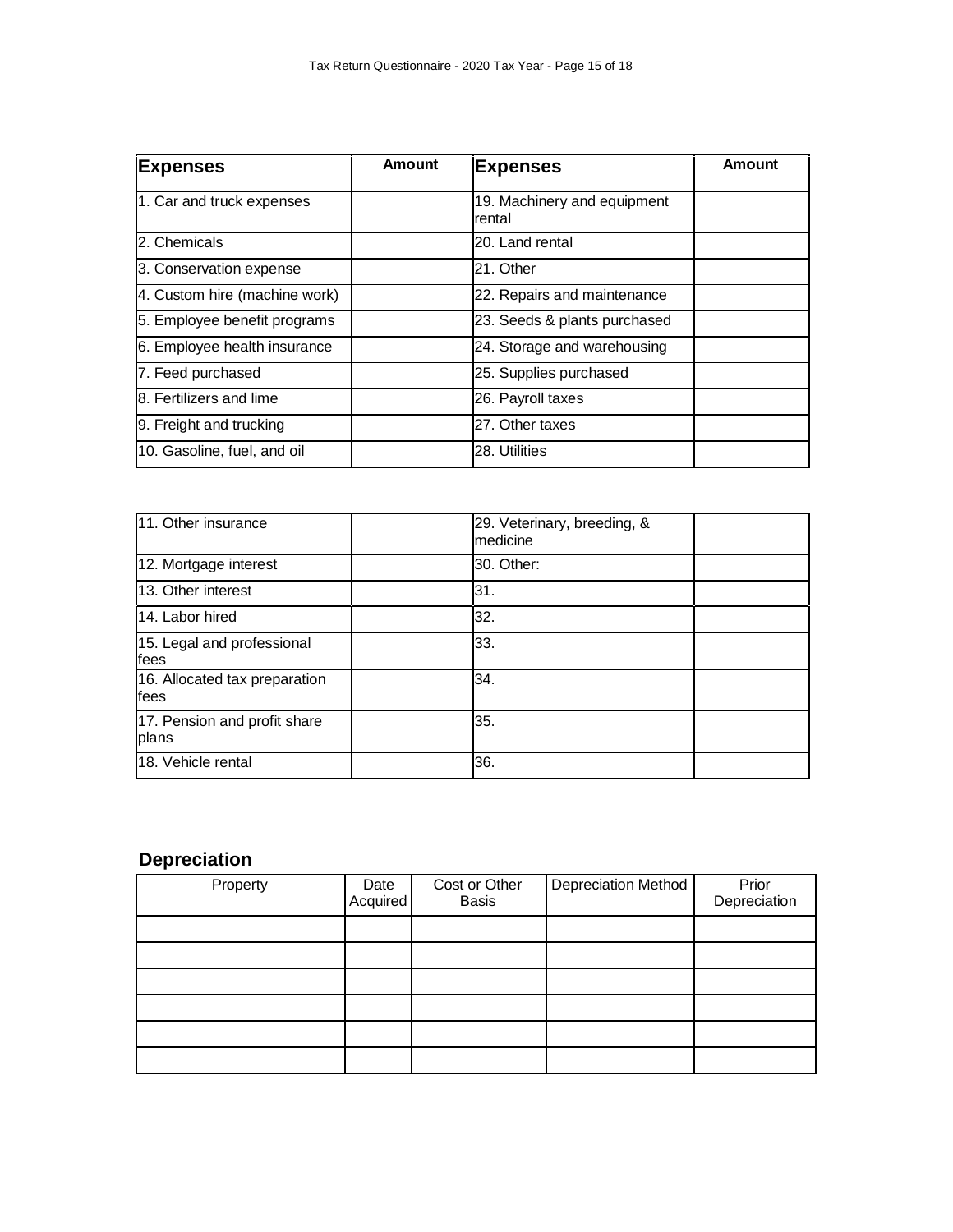# **Business Use of Home**

Do you use any part of your home regularly and exclusively for business?  $\Box$  Yes  $\Box$  No

Estimated percentage of time spent in home office compared to total time spent in this business activity. (e.g.,10%, 20%).........................................................................................................

Description of work done in home office

Description of work done outside of work office \_\_\_\_\_\_\_\_\_\_\_\_\_\_\_\_\_\_\_\_\_\_\_\_\_\_\_\_\_\_\_\_

Total area of home... ...........................................................................................................**\_\_\_\_\_\_\_\_**

Total area of home used regularly for business...................................................................**\_\_\_\_\_\_\_\_**

|                         | <b>Direct costs</b><br>(benefit only<br>business portion of<br>home) | <b>Indirect costs</b><br>(other) |
|-------------------------|----------------------------------------------------------------------|----------------------------------|
| Home insurance          |                                                                      |                                  |
| Repairs and maintenance |                                                                      |                                  |
| <b>Utilities</b>        |                                                                      |                                  |
| Rent                    |                                                                      |                                  |
| Other.                  |                                                                      |                                  |

### **If Daycare Facility:**

| Days used as a daycare facility.         |  |
|------------------------------------------|--|
| Prior year carryover of unallowed losses |  |

| Cost of home and improvements and prior depreciation.         |                  |                               |                        |                              |
|---------------------------------------------------------------|------------------|-------------------------------|------------------------|------------------------------|
| Depreciation of home, improvements, furniture, and equipment. |                  |                               |                        |                              |
| Property                                                      | Date<br>Acquired | Cost or Other<br><b>Basis</b> | Depreciation<br>Method | Prior<br><b>Depreciation</b> |
|                                                               |                  |                               |                        |                              |
|                                                               |                  |                               |                        |                              |
|                                                               |                  |                               |                        |                              |
|                                                               |                  |                               |                        |                              |
|                                                               |                  |                               |                        |                              |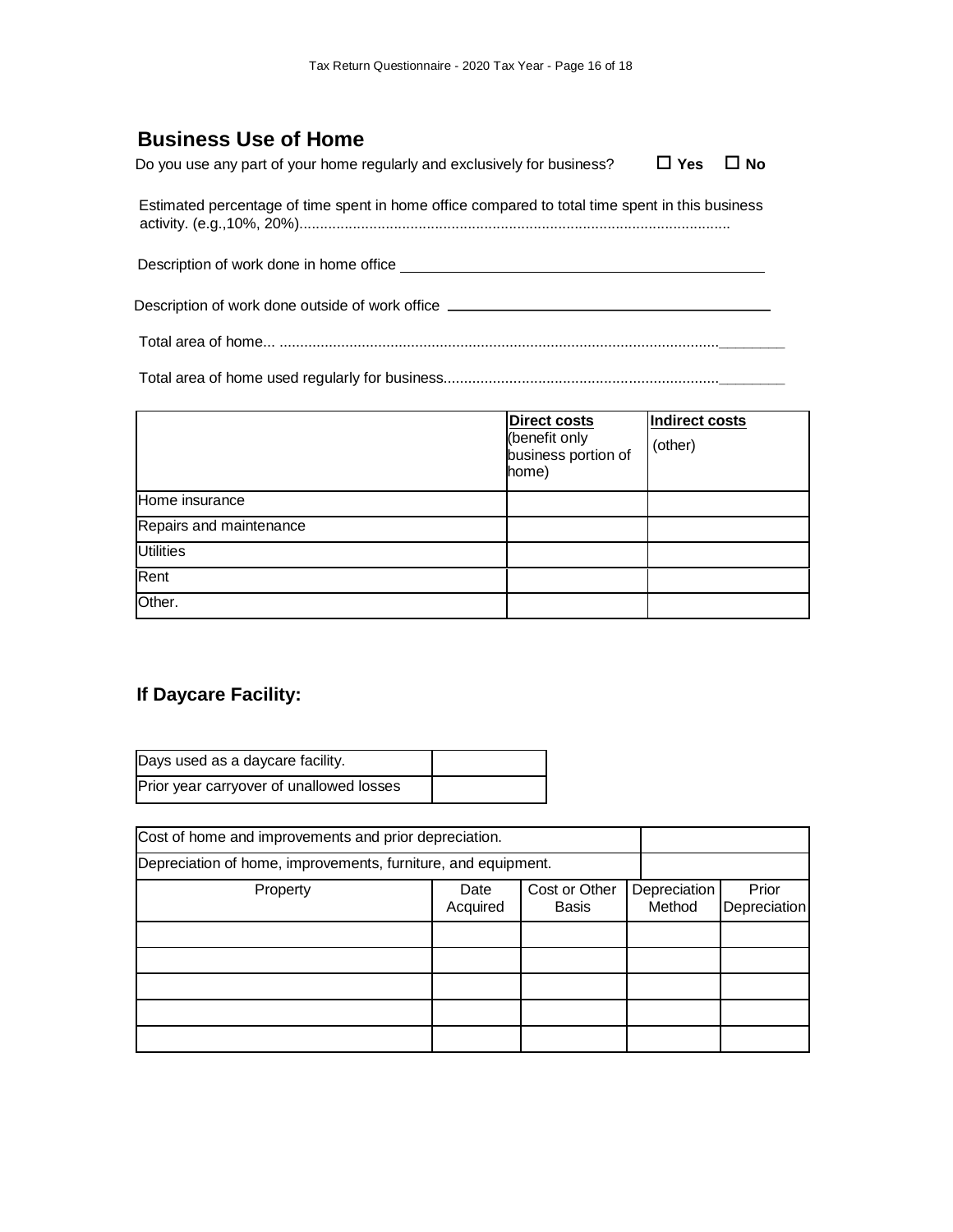# **Household Employees: (Nanny Tax)**

Did you pay a household employee at least \$2,200 this year? □ Yes □ No *(e.g., housekeepers, nannies, nurses, yard workers, health aides, babysitters)*

If yes, please provide the following information for each:

\_\_\_\_\_\_\_\_\_\_\_\_\_\_\_\_\_\_\_\_\_\_\_\_\_\_\_\_\_\_\_\_\_

| Name       | Federal Income tax<br>withheld  |  |
|------------|---------------------------------|--|
|            | <b>Social Sec. tax withheld</b> |  |
| Wages paid | Medicare tax withheld           |  |
|            | State income tax<br>withheld    |  |

Your Employer Identification Number (you can no longer use your Social Security number):

| Has W-2 been filed?                                                      | Yes I          | No [   |
|--------------------------------------------------------------------------|----------------|--------|
| If no, do you want us to prepare for you?                                | Yes [          | Noľ    |
| Have the necessary state employment returns been filed? If               | Yes I          | Noľ    |
| No, do you want us to prepare for you?                                   | Yes [          | No [   |
| Was the household employee under eighteen years of age and a<br>student? | Yes $\lceil$ 1 | No [ 1 |